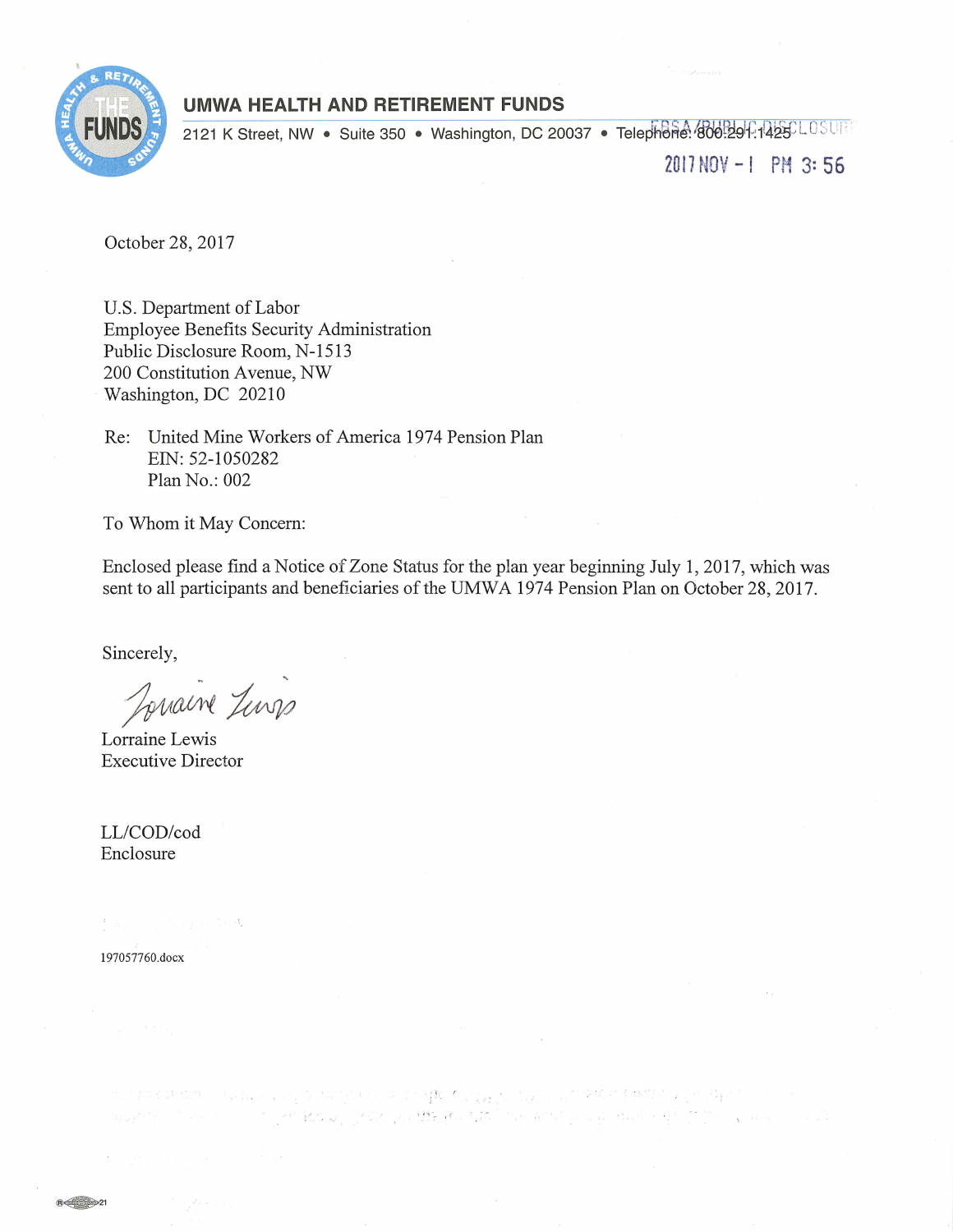## Notice of Zone Status United Mine Workers of America 1974 Pension Plan EIN: 52-1050282 Plan No.: 002

This is to inform you that on September 28, 2017 the actuary for the UMWA 1974 Pension Plan ("Plan") certified to the U.S. Department of the Treasury and the Plan Sponsor that the Plan is in critical and declining status for the plan year beginning July 1, 2017. This is the same status as last year. Federal law requires that you receive this notice.

#### Critical and Declining Status

Critical and declining status is a category of funding status created by the Multiemployer Pension Reform Act of 2014. The Plan is considered to be in critical and declining status because the Plan's actuary determined that the Plan is in critical status and is projected to become insolvent during the 2022-2023 plan year.

#### Rehabilitation Plan and Possibility of Reduction in Benefits

Federal law requires pension plans in critical status to adopt a rehabilitation plan aimed at restoring the financial health of the plan or forestalling possible insolvency. The law permits pension plans to reduce, or even eliminate, benefits called "adjustable benefits" as part of a rehabilitation plan. If the plan sponsor determines that benefit reductions are necessary, you will receive a separate notice in the future identifying and explaining the effect of those reductions. Effective October 28, 2014, the Plan's lump sum death benefit was reduced to \$5,000 for eligible beneficiaries. The UMWA and BCOA adopted a Rehabilitation Plan on February 26, 2015, which was updated on May 25, 2016, August 15, 2016 and May 26, 2017. The rehabilitation period is July 1, 2017 through June 30, 2027, or the date the actuary certifies that the Plan has emerged from critical status.

#### Adjustable Benefits

The Plan offers the following adjustable benefits which may be reduced or eliminated as part of any rehabilitation plan the Plan may adopt:

- Post-retirement death benefits
- Disability benefits (if not yet in pay status)
- Early retirement benefit or retirement-type subsidy
- Benefit payment options other than a qualified joint-and survivor annuity (QJSA)
- Benefit increases that occurred in the past 5 years

In addition, under the Multiemployer Pension Reform Act of 2014, the plan sponsor of a plan in critical and declining status may, under certain circumstances, apply to the Secretary of the Treasury for approval of a suspension of benefits in the future if certain conditions are satisfied and subject to certain limitations. Among other things, only limited reductions may be made to beneficiaries between the ages of 75 and 80, and no reductions may be made for disability pensioners and beneficiaries who are age 80 or older.